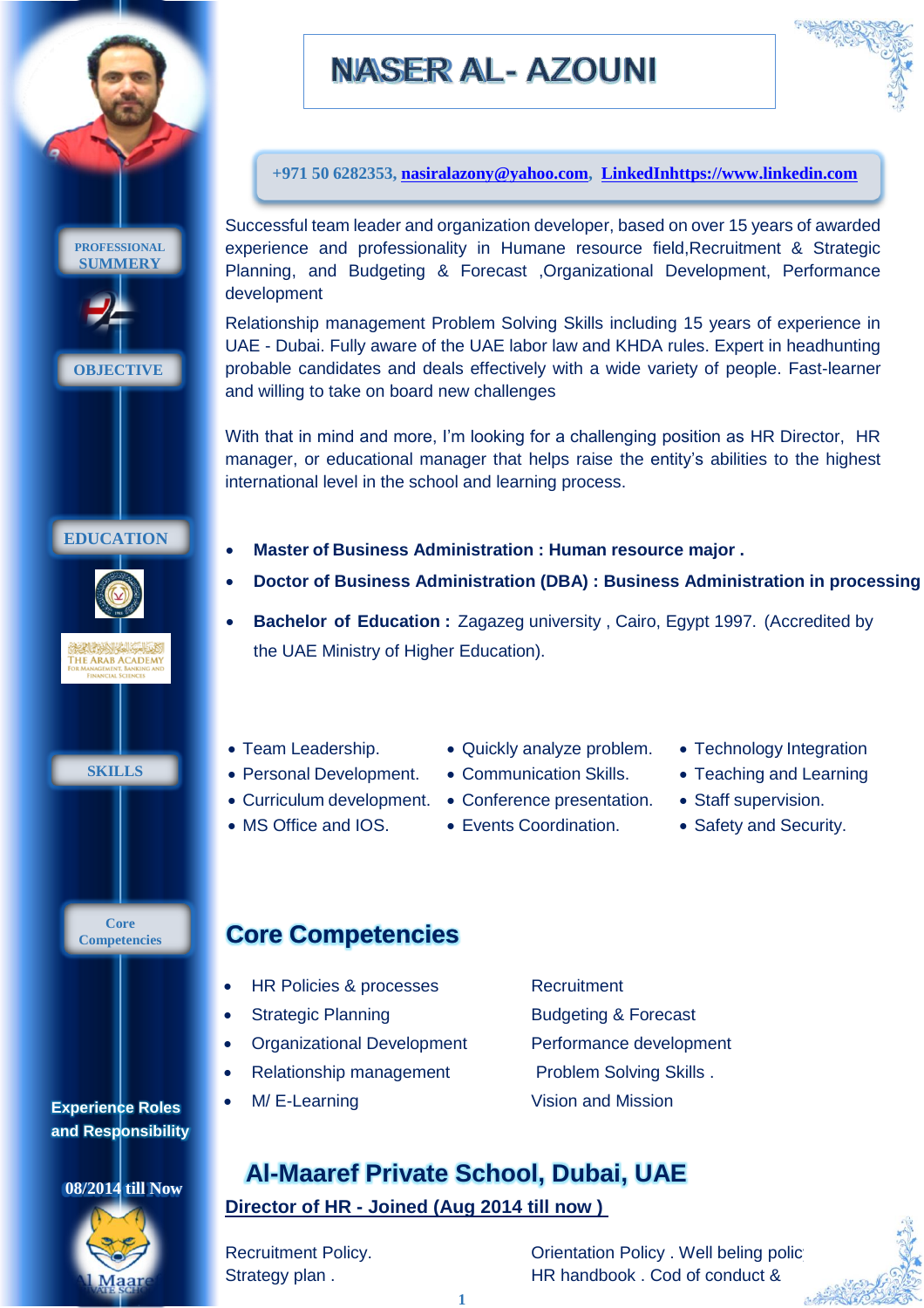Salary scale . The same service benefits policy. Manpower planning and the KPI policy Discipline policy and processing. Grievance Policy



- KHDA approval process for all academic and admin staff
- Ensures compliance with MOE regulations, and UAE employment laws.
	- Ensured payroll process is on time with all supporting documents & Attendance reports
	- Ensured renew all licenses such as commercial license, medical license and health cards .
	- Ensured the school and clinic license renewal, the establishment card, immigration card, the labor card .
	- Ensured prompt payments.
	- Ensured Visa Process is minimal and no penalties.
	- Ensured payroll process is on time with all supporting documents
	- Ensured Right Pay to Right Person to Right Performance on Time.
	- Ensured Staff Residences are in high standard for living and all the resources are optimized.
	- Ensured Effective Exit Interviews and action plans.
	- Ensured Cost effective Procurement of Employee Related Things and effective distribution method
	- Ensured proper Leave plan for all staffs to ensure availability of human resources for all functions
	- Ensured Proper utilization of Benefits to all eligible staffs
	- Ensured Fair and equal opportunities for all staffs to grow within organization.
	- Ensured effective performance linkages to rewards.

## **HR Manager- AlZuhour PS. American , Sharjah, UAE**

### **HR Manager - Joined at Al Zohour Private School Sharjah (Jan 2012 : Aug 2014)**

Developed & Implemented HR policies, conducts new-employee orientations; monitors career-path program and employee relations counseling; conducts exit interviews, documentation, employee relation, compensation, benefits & recruitment cycle, other HR responsibilities &Visa Process is minimal and no penalties & Ensured Result Oriented Training Plans. prompt payments to HR related Vendors , Ensured Effective Exit Interviews and action plans , Issue the Relieving & Experience Letter, Certificates & NOC , Verify the Assets Clearance form signed by respective departments & issuing No due certificate , Calculate the full and final settlement of dues .

## **HR- Joined at Salman Alfarsy PS. Sharjah , UAE**

Issue the Relieving & Experience Letter, Certificates & NOC , Verify the Assets Clearance form signed by respective departments & issuing No due certificate , Calculate the full and final settlement of dues ,

Conducted the Exit Interview & & other HR responsibilities &Visa Process is minimal and no penalties .

Responsibilities: 1. Retention 2. Retirement/ Termination & 3. Research & Development – Worked for 4 R's (Recruitment, Retention, Retirement & R&D)

et Note

**Experience Roles and Responsibility** 

**Experience Roles and Responsibility** 

### **01/2012 till 2014**



AL ZUHOUR PRIVATE SCHOOL L.L.C. مدرســـة الزهــــور الخاصـــة ذ.م.م.

> **Experience Roles and Responsibility**

**01/2003 till 12/2012**